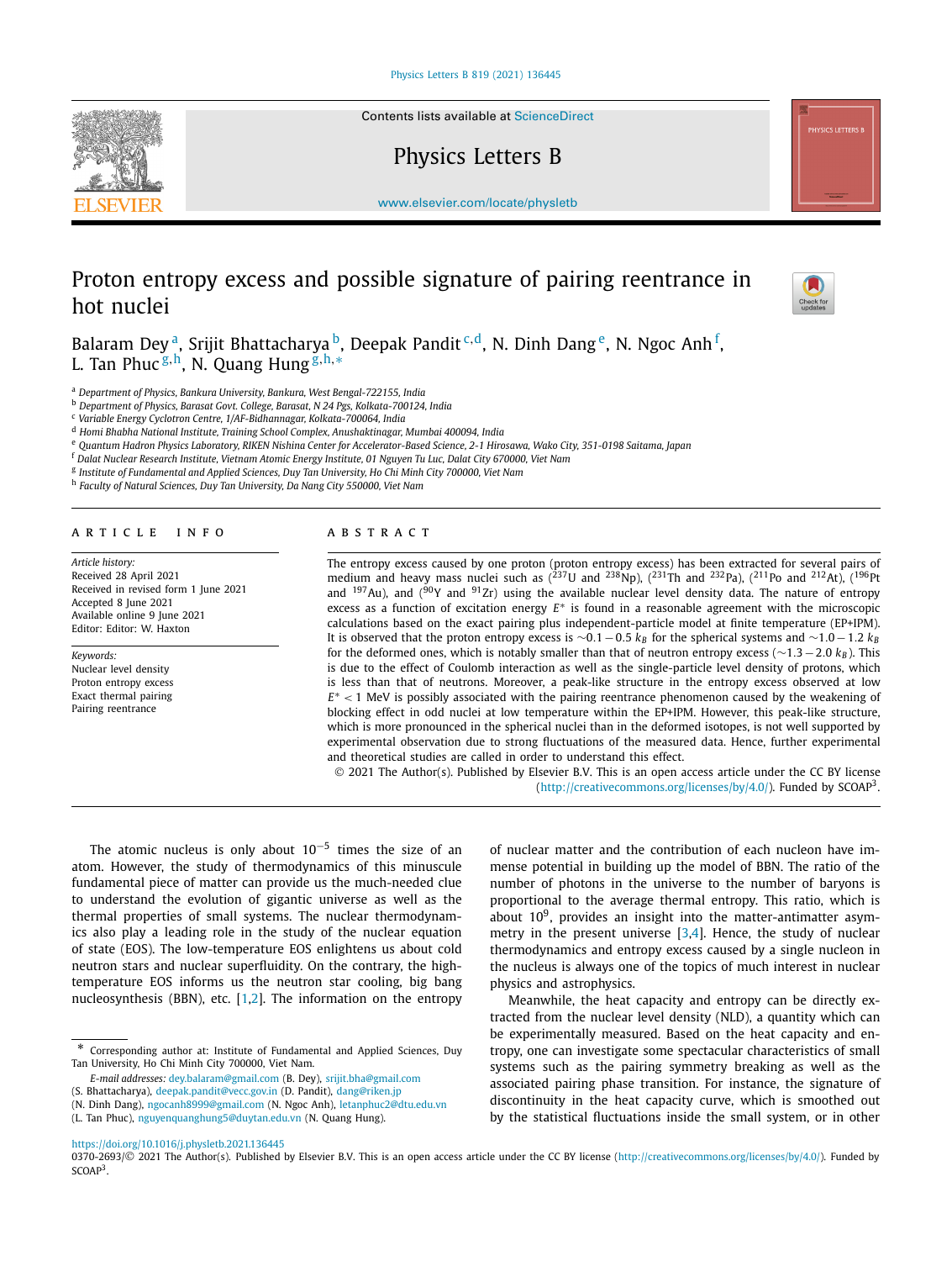<span id="page-1-0"></span>words, the *S*-shaped heat capacity, can expose the pairing phase transition in the system, especially at low excitation energy *E*∗ [\[5](#page-3-0)–[11\]](#page-3-0). Furthermore, based on the heat capacity and entropy, one can also investigate the possible signature of the pairing reentrance phenomenon, which has been predicted in both hot [[12–14\]](#page-3-0) and hot rotating nuclei [\[15–21\]](#page-3-0). In hot rotating nuclei, this phenomenon occurs in such a way that, when the nucleus carries an angular momentum *I* slightly higher than a critical value  $I_c$ , its pairing correlation vanishes at low temperature  $T \leq T_1$ , increases at a certain  $T > T_1$  to reach a maximum, and decreases to vanish again at  $T \geq T_2$  [[22–24\]](#page-3-0). When thermal fluctuations are taken into account in finite nuclei, the pairing reentrance phenomenon occurs in a slightly different way, namely the pairing gap reappears at a given *T* and remains finite at higher *T* due to the strong fluctuations of the order parameters [[16](#page-3-0)–[20\]](#page-3-0). In addition, the pairing reentrance can also be seen in hot even-even nuclei (without rotation), which are close to or beyond the drip line such as  $48$ Ni,  $176$ Sn, and  $180$ Sn [[12,14](#page-3-0)]. This phenomenon has been explained by the fact that, in near or beyond the drip-line nuclei, the resonance states are often located at a relatively high energy at  $T = 0$ , preventing them to participate in pairing. These states, however, are close enough to the last occupied state, which could be reached at finite temperature and make pairing available [\[14\]](#page-3-0). In particular, pairing reentrance has been predicted to exist also in hot odd nuclei, but its behavior and nature are different from those in even systems, namely the pairing gap of odd nuclei, which is finite at  $T = 0$ , slightly increases at low  $T \neq 0$ , and decreases as *T* goes further. This occurs because of the weakening of the blocking effect caused by the odd nucleon in odd nuclei as explained in detail in Ref. [\[13](#page-3-0)].

Indeed, the heat capacity and entropy of nuclear many-body system have been calculated by using different models like the finite-temperature Hartree Fock (FTHF) [[25\]](#page-3-0), finite-temperature BCS (FTBCS) [[23](#page-3-0),[24](#page-3-0)], relativistic mean field (RMF) [[26,27](#page-3-0)], finitetemperature Hartree Fock Bogoliubov (FTHFB) [[28,29](#page-3-0)], shell model Monte Carlo at finite temperature (SMMC) [\[30,31](#page-3-0)], exact pairing plus independent-particle model (EP+IPM) [\[32,33\]](#page-3-0), etc. The information on the nuclear entropy, which can be calculated from the NLD by using the microcanonical ensemble [\[34,35\]](#page-3-0), and the contribution of each nucleon have an immense potential in understanding different interesting phenomena associated with nuclear thermodynamics. Moreover, since the NLD is the product of all possible combinations of nucleons, the entropy contribution of a single nucleon can be studied by taking the entropy difference between two consecutive nuclei differing only by one nucleon. Thus, disentangling the role of a single nucleon in the entropy may provide the experimental signature of pairing phase transition and/or pairing reentrance in hot nuclei.

The microcanonical entropy had been previously estimated for <sup>237−239</sup>U, <sup>231−233</sup>Th [\[35](#page-3-0)], <sup>195−196</sup>Pt, <sup>197−198</sup>Au [[36\]](#page-3-0), <sup>161−162</sup>Dy, 171−172Yb [[37](#page-3-0)],  $116-117$ Sn [\[38\]](#page-3-0), and  $56-57$ Fe [[39](#page-4-0)] nuclei based on their experimental NLD data measured by using the Oslo technique [\[40\]](#page-4-0). It was found in these estimations that the entropy excess due to a single neutron  $\Delta S_n$  stabilizes around  $\Delta S_n \sim 1.3 - 2.0$  *kB* at  $E^*$  > 1 − 3 MeV [\[35\]](#page-3-0). However, in the low-energy region  $E^*$   $\sim$ 0*.*7 − 1 MeV, which is well below the energy needed to break the first neutron pair (about twice the neutron pairing gap), there appears a sharp peak in the distribution of  $\Delta S_n$  (see e.g., Ref. [[37](#page-3-0)]). This peak has not been discussed and/or explained by any theoretical model so far. Moreover, the entropy excess caused by a single proton (called as proton entropy excess hereafter)  $\Delta S_p$  has not also been studied yet. Therefore, a systematic and elaborate investigation bearing nuclei of different properties is required to understand this topic.

In this Letter, a systematic study has been carried out to understand the proton entropy excess obtained for different pairs of



Fig. 1. Angular-momentum (*J* ∼ 12*h*) gated NLDs as functions of excitation energy  $E^*$  along with the EP+IPM NLDs for <sup>211</sup>Po (a) and <sup>212</sup>At (b) nuclei. The circles (Exp. data1) are taken from the our previous study [\[10](#page-3-0)], whereas the triangles (Exp. data2) represent the present NLDs extracted from the existing neutron energy spectra [\[41\]](#page-4-0). The EP+IPM NLDs are similar to those in [[10](#page-3-0)] but with a slightly difference in their slope.



**Fig. 2.** NLDs as functions of excitation energy *E*∗ along with the results of EP+IPM calculations for different nuclei. Experimental data are taken from Refs. [\[42](#page-4-0)] for  $90$ Y, [[43](#page-4-0)] for <sup>91</sup>Zr, [\[36\]](#page-3-0) for <sup>196</sup>Pt and <sup>197</sup>Au, [\[35\]](#page-3-0) for <sup>231</sup>Th and <sup>237</sup>U, [[44](#page-4-0)] for <sup>232</sup>Pa, and  $[45]$  $[45]$  $[45]$  for  $^{238}$ Np.

odd-even and odd-odd nuclei ranging from  $A = 90$  to 238 ( $90Y$  and 91Zr, 196Pt and 197Au, 211Po and 212At, 231Th and 232Pa, 237U and  $238$ Np). The proton entropy excess determined from the existing experimental NLD data has been compared with the microscopic calculation within the EP+IPM. The latter has predicted an enhanced peak of  $\Delta S_p$  at  $E^* \sim 1$  MeV in near spherical nuclei (<sup>90</sup>Y and  $91Zr$ ,  $211Po$  and  $212At$ ), indicating a possible signature of pairing reentrance in hot nuclei.

Figs. 1 and 2 show the NLDs of all nuclei considered in the present Letter. In Figs. 1[(a) and (b)], the filled and opened circles denote, respectively, the NLDs of  $^{211}$ Po and  $^{212}$ At in the intermediate-energy region  $E^* \sim 3 - 10$  MeV and at the total angular momentum *J* ~ 12 *h* taken from our previous study [[10\]](#page-3-0), whereas the filled and opened triangles stand for the same NLDs but in a higher energy region ( $E^* \sim 6 - 14$  MeV) extracted in the present work by using the neutron evaporation spectra. The latter are taken from Ref. [\[41\]](#page-4-0) by employing the same procedure as discussed in our previous works [[9,10\]](#page-3-0). In Fig. 2, the total NLDs of other mass regions are taken from the measurements by using the particle-*γ* coincidence measurements, e.g., <sup>90</sup>Υ [\[42\]](#page-4-0), <sup>91</sup>Zr [\[43\]](#page-4-0), <sup>196</sup>Pt, <sup>197</sup>Au [[36](#page-3-0)], <sup>231</sup>Th [\[35](#page-3-0)], <sup>232</sup>Pa [\[44\]](#page-4-0), <sup>237</sup>U [35], and <sup>238</sup>Np [\[45\]](#page-4-0). To study the proton entropy excess, the nuclei are selected in such a way that two consecutive nuclei differ only by one proton. The experimental total and angular-momentum dependent NLDs are compared with those obtained by using the EP+IPM calculations. The formalism of the EP+IPM was described in detail in Refs. [[9,10,32\]](#page-3-0), so we do not repeat it here. The EP+IPM calculations are carried out based on the single-particle spectra taken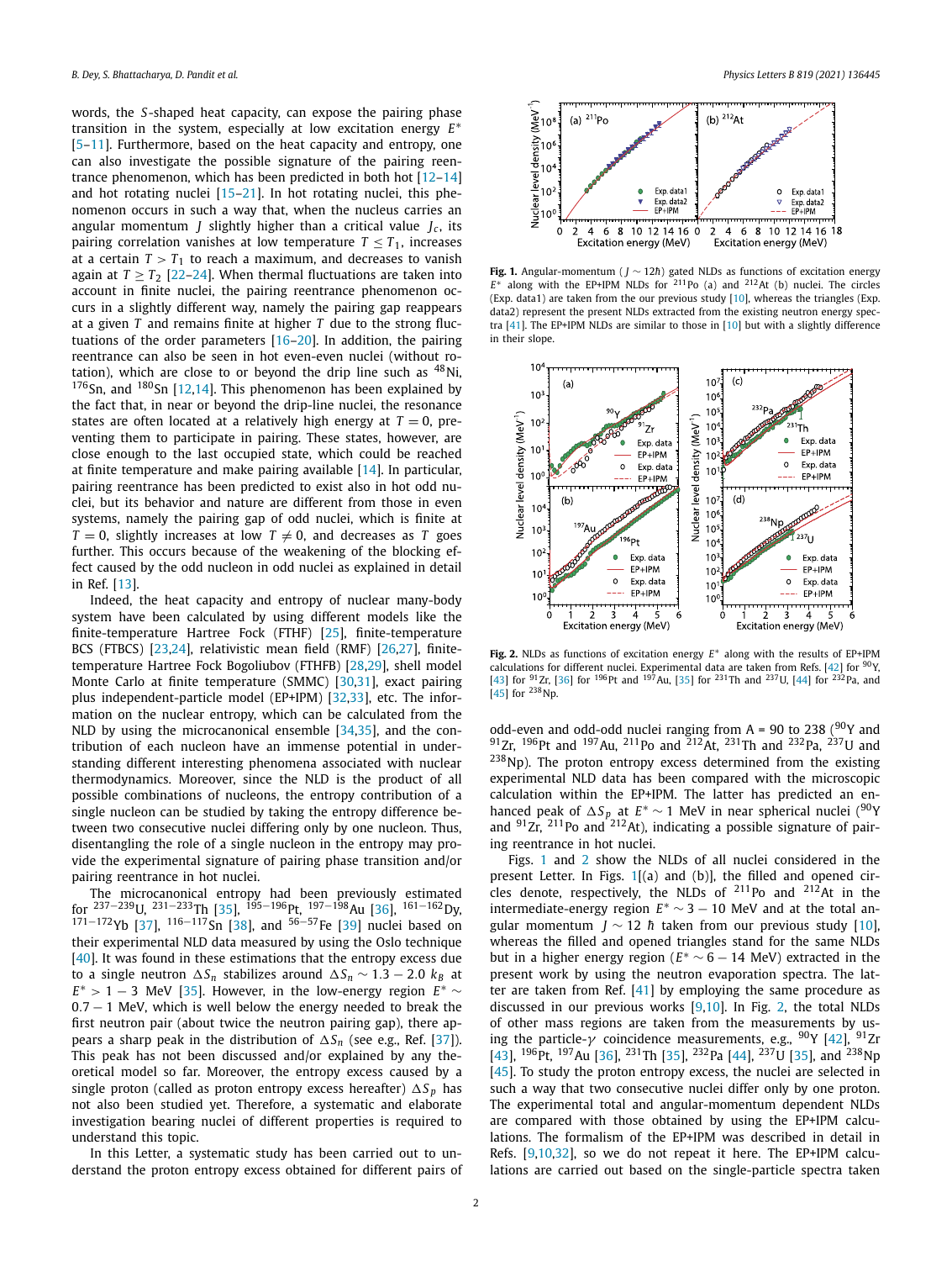<span id="page-2-0"></span>

**Fig. 3.** [(a) and (b)] Proton entropy excesses  $\Delta S_p$  as functions of excitation energy  $E^*$  along with the results of EP+IPM calculations for <sup>211</sup>Po–<sup>212</sup>At and <sup>90</sup>Y–<sup>91</sup>Zr. [(c) and (d)] Proton  $\Delta_p$  and neutron  $\Delta_n$  pairing gaps as functions of temperature *T* for different nuclei. Exp. data1 and Exp. data2 in (a) are obtained by using the associated NLD data (circles and triangles) in Fig. [1,](#page-1-0) respectively, whereas RIPL-data are calculated by using the low-energy data taken from RIPL-3 averaged over the angular-momentum distribution as in Ref. [\[10\]](#page-3-0). Exp. data in (b) are obtained by using the NLD data in Fig. [2](#page-1-0)(a).

from an axially deformed Woods-Saxon potential [\[46](#page-4-0)]. The values of the quadrupole deformation parameter  $\beta_2$  for <sup>196</sup>Pt, <sup>197</sup>Au,  $^{231}$ Th,  $^{232}$ Pa,  $^{237}$ U, and  $^{238}$ Np are 0.130, -0.125, 0.195, 0.206, 0.226, and 0.226, respectively, whereas the  $\beta_2$  values for <sup>90</sup>Y, <sup>91</sup>Zr, <sup>211</sup>Po, and 212At are almost zero as they are spherical nuclei [[47](#page-4-0)].

It is observed that the EP+IPM calculations very nicely reproduce the *J* -dependent NLD data (Figs. [1\[](#page-1-0)(a) and (b)]) as well as the total NLDs (Fig. [2\)](#page-1-0), confirming again the microscopic nature of the EP+IPM, as has been widely discussed in Refs. [[9,10,32,](#page-3-0)[48,49\]](#page-4-0). Knowing the NLD, one can easily calculate the entropy based on its definition in the microcanonical ensemble (MCE). The latter has been used in the present Letter because hot nuclei can be better described statistically through such an ensemble. Within this framework, the nucleus can be considered as an isolated system with a well defined energy and particle number, since generally *E*∗ is not exchanged with the surrounding heat baths due to the short range nature of nuclear force. According to the MCE treatment, the number of accessible states  $\Omega(E)$  is proportional to the density of states, i.e., to the experimental NLD  $\rho(E)$ , and hence the entropy (*S*) is given as [[50\]](#page-4-0)

$$
S = k_B \ln \Omega(E) = k_B \ln \frac{\rho(E)}{\rho_0} = k_B \ln \rho(E) + S_0 ,
$$
 (1)

where  $k_B$  is Boltzmann constant and  $\rho_0$  is a normalization factor that ensures the validity of the third law of thermodynamics, i.e.,  $S \rightarrow 0$  for  $T \rightarrow 0$ . The factor  $S_0$  is generally obtained using the ground-state energy band and adjusted to satisfy the third law of thermodynamics (see e.g., Ref. [[37\]](#page-3-0)). It should be mentioned that the value of  $S_0$  is not much significant while calculating the entropy difference between two consecutive nuclei. Moreover, the variations in entropy on a linear scale with *E*∗ are equivalent to the variations in the level density on a logarithmic scale (Figs. [1](#page-1-0) and [2\)](#page-1-0) and therefore, the MCE entropy is not shown separately.

The experimental proton entropy excess  $\Delta S_p$  between  $^{211}$ Po and <sup>212</sup>At ( $\Delta S_p = S$  (<sup>211</sup>Po) – *S* (<sup>212</sup>At)) is shown in Fig. 3(a), including also the low-energy data taken from RIPL-3 averaged over the angular-momentum distribution as in Ref. [\[10](#page-3-0)]. It is important to point out that the angular momentum does not have any effect while taking the difference in entropy as both nuclei have almost similar angular-momentum distribution. Fig. 3(a) clearly indicates that the experimental  $\Delta S_p$  value decreases with increasing  $E^*$ and becomes almost constant (∼0.5  $k_B$ ) as  $E^* > 3$  MeV, which is much smaller than that obtained earlier due to the single neutron



**Fig. 4.** The same as in Fig. 3 but for different sets of nuclei. Exp. data in (a), (b), and (c) are obtained by using the corresponding NLD data in Figs.  $2[(d)$  $2[(d)$ , (c), and (b)], respectively.

(∼1*.*3 − 2 *kB* ) [\[35,37](#page-3-0)[–39](#page-4-0)]. At *E*<sup>∗</sup> ∼ 1*.*0 MeV, there seems to appear a deep valley of the experimental  $\Delta S_p$  curve for the <sup>211</sup>Po–<sup>212</sup>At set [Fig. [1](#page-1-0)(a)], whereas that for the <sup>91</sup>Zr–<sup>90</sup>Y set [Fig. 1(b)] does not exhibit clearly a peak-like or valley-like structure because of lacking the data below 1 MeV. Here, it is worthwhile to mention that the experimental NLD data in the very low-energy region are mostly achieved by counting the number of known (discrete) levels (within a fixed energy interval) in the experimental nuclear level scheme taken from the nuclear databases [[51,52](#page-4-0)]. It is wellknown that the NLD in this very low-energy region has strong statistical fluctuations. The reason is that according to the statistical and thermal physics, the relative energy fluctuation  $\delta E/\bar{E}$  ( $\bar{E}$  is the average energy integrated by all possible energy states) is approximately related to  $1/\sqrt{N}$  (*N* is the number of possible states) [\[53\]](#page-4-0). When  $\delta E$  becomes comparable with  $\bar{E}$ , temperature cannot be measured exactly. This happens when *N* is not so large, *N* decreases as *T* goes to 0, leading to the increase in the relative energy fluctuation. Obviously, in the very low-energy region, the number of known excited states in atomic nuclei is rather small, so energy and temperature in this region are strongly fluctuated. Hence, the experimental proton entropy excess in this very lowenergy region also fluctuates. Nevertheless, it can easily be seen in Figs. 3(a) and (b) that the EP+IPM can reproduce the overall behavior of the experimental  $\Delta S_{p}$  data. Moreover, there is a sharp peak at  $E^*$  ∼ 1.0 MeV in the  $\Delta S_p$  curve obtained within the EP+IPM for both two sets of nuclei in Fig. 3. The appearance of this peak is associated with the pairing reentrance phenomenon caused by the odd nucleon within the EP+IPM. This phenomenon can be seen via the exact neutron  $\Delta_n$  and proton  $\Delta_p$  pairing gaps obtained within the EP+IPM in Figs.  $3(c)$  and (d). In Fig.  $3(c)$ , the neutron gaps slightly increase with low *T <* 1 MeV and rapidly decrease with 1 *< T <* 3 MeV, above which their decrease becomes much slower. The increase in  $\Delta_n$  at  $T < 1$  MeV, which is known as a signature of the pairing reentrance phenomenon in hot nuclei, can be explained by the weakening of the blocking effect caused by the odd neutron at a temperature or excitation energy well below the value at which the first nucleon (Cooper) pair starts to break (leading to a rapid decrease of the pairing gap) [[21,13](#page-3-0)]. The enhancement (reentrance) of  $\Delta_n$  in <sup>211</sup>Po ( $N = 127$ ) is stronger than that in <sup>212</sup>At ( $N = 127$ ) as seen in Fig. 3(c) because the difference between the energies of the last occupied level and the level occupied by odd neutron  $\delta \epsilon_n$  in the single-particle spectra of <sup>211</sup>Po ( $\sim$ 3.512 MeV) is larger than that in <sup>212</sup>At ( $\sim$ 2.816 MeV). Due to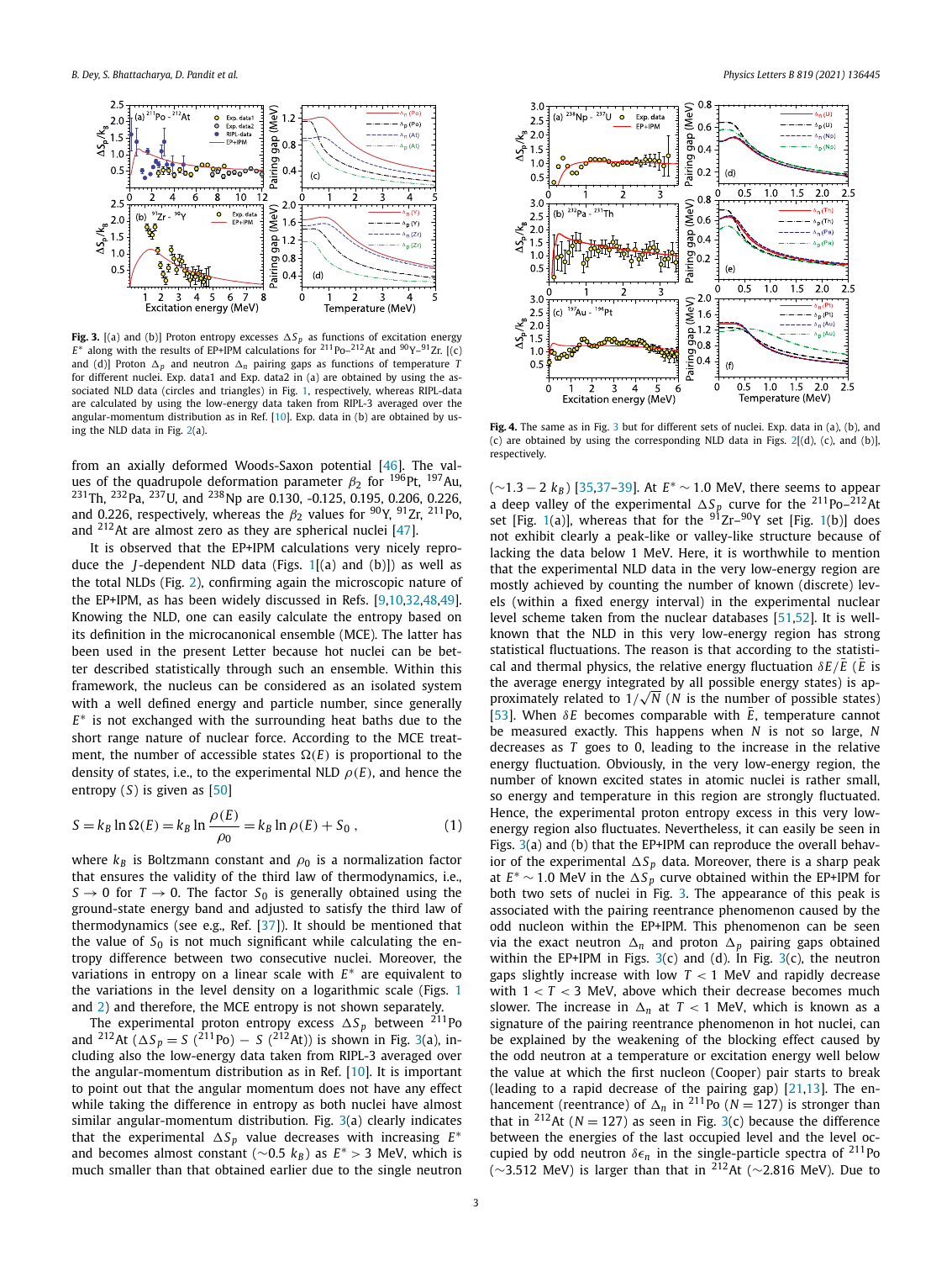<span id="page-3-0"></span>this phenomenon, the NLD of  $^{211}$ Po at low  $E^*$  < 1 MeV is strongly enhanced as compared to that of  $212$ At, resulting in a pronounced peak in  $\Delta S_p$  seen in Fig. [3](#page-2-0)(a). The proton pairing gap  $\Delta_p$  of <sup>212</sup>At  $(Z = 85)$  also increases at very low  $T < 0.4$  MeV but its increase is invisible because the value of  $\delta \epsilon_p$  (similar to  $\delta \epsilon_n$  but for proton) in 212At is very small (∼0.381 MeV) and therefore, has negligible contribution to the enhancements of NLD as well as  $\Delta S_p$  at low *E*<sup>∗</sup>. Similarly, a pronounced peak seen in the proton entropy excess obtained within the EP+IPM for two spherical  $90Y$  and  $91Zr$  nuclei at *E*<sup>∗</sup> ∼ 1 MeV [Fig. [3\(](#page-2-0)b)] can be also explained by the increase in their neutron pairing gaps caused by odd neutron or the pairing reentrance phenomenon at *T*  $\sim$  1 MeV [Fig. [3](#page-2-0)(d)]. In this case, the values of  $\delta \epsilon_n$  in  $90Y$  ( $N = 51$ ) and  $91Zr$  ( $N = 51$ ) are compara-<br>ble (3.164 MeV for  $90Y$  and 3.213 MeV for  $91Zr$ ), so the increases of their neutron pairing gaps at *T* ∼ 1 MeV are similar. The proton entropy excess between <sup>90</sup>Y and <sup>91</sup>Zr is ∼0.5 k<sub>B</sub> at E\*∼3 MeV,<br>similar to that between <sup>211</sup>Po and <sup>212</sup>At, and slowly decreases to reach  $\sim$ 0.1  $k_B$  at  $E^*$  > 3 MeV.

In order to further understand the proton entropy excess, the entropy difference has been studied in other mass region with high deformations. It is seen in Figs.  $4[(a)-(c)]$  $4[(a)-(c)]$  that peak-like structures are also seen in the EP+IPM calculations for these sets of heavy-mass and well-deformed nuclei. However, these peaks are rather weak and located at very low  $E^* \sim 0.2 - 0.4$  MeV, whereas the experimental curves exhibit strong fluctuations in this energy region. The reason of these weak low-energy peaks seen in the EP+IPM might be due to the fact that although the pairing reentrance is seen in the neutron and proton pairing gaps in Figs.  $4[(d)-(f)]$  $4[(d)-(f)]$ , their absolute values are smaller than those in Figs.  $3[(c)-(d)]$  $3[(c)-(d)]$ , which weakly affect the NLDs and proton entropy excesses. Moreover, the proton entropy excess in these systems is around ∼1.0 − 1.2  $k_B$ , which is much larger than that in spherical 211Po–212At and 90Y–91Zr systems (∼0*.*<sup>1</sup> − <sup>0</sup>*.*<sup>5</sup> *kB* ). This is possibly due to the nuclear deformation. The spherical systems are generally more stable with external temperature or excitation than the deformed ones. As the result, the entropy of spherical systems hardly changes as compared to that of the deformed ones. In addition, the smaller proton entropy excess could also be due to the shell effect since  $^{21\bar{1}}$ Po and  $^{212}$ At are near the double shell closure, while  $90Y$  and  $91Zr$  are near the neutron shell closure. The valence particle around the shell closure carries lower entropy due to the limited number of quantum states available for the system [6]. The present study also reveals that the proton entropy excess is notably smaller ( $\sim$ 0*.*1 − 1*.2*  $k_B$ ) than the neutron one ( $\sim$ 1*.*3 − 2*.0*  $k_B$ ). This is because the proton Fermi surface lies at a lower energy than that of neutron (due to the Coulomb interaction) and the single proton orbitals have lower density than those of neutrons. Therefore, the protons do not have so many available orbitals contributing to the level density. These interesting observations clearly highlight that proton carries less entropy as compared to neutron.

In summary, the entropy excess caused by a single proton (proton entropy excess)  $\Delta S_p$  between different sets of spherical and deformed nuclei has been investigated based on the available nuclear level density data. It is found that the experimental value of *-S <sup>p</sup>* as a function of *E*∗ exhibits a strong fluctuation at *E*∗ *<* 1 MeV and reaches saturation at high *E*<sup>∗</sup> *>* 3 − 6 MeV. The analysis within the microscopic EP+IPM calculations shows that the proton entropy excess is  $\sim$ 0.1 − 0.5  $k_B$  for the spherical systems and  $∼1.0 - 1.2$   $k_B$  the deformed ones, in good agreement with the experimental data. This value of proton entropy excess is smaller than that of the neutron one due to the effect of Coulomb interaction and proton single-particle level density, which is less than the neutron one. Moreover, a peak-like structure, which is seen in the proton entropy excess obtained within the EP+IPM at low energy *E*∗ *<* 1 MeV, is explained by the pairing reentrance phenomenon caused by the weakening of blocking effect of an odd nucleon. This peak-like structure is found to be more pronounced in the spherical systems than in the deformed ones because the pairing reentrance is stronger in spherical nuclei than in deformed ones. However, this theoretical peak-like structure is not well supported by the experimental observation due to the strong fluctuations of the measured data. Therefore, more precise and direct experimental measurements in the low-energy region (*E*∗ *<* 1 MeV) are called in order to confirm our theoretical predictions.

### **Declaration of competing interest**

The authors declare that they have no known competing financial interests or personal relationships that could have appeared to influence the work reported in this paper.

# **Acknowledgement**

Balaram Dey would like to thank Prof. Magne Sveen Guttormsen, Department of Physics, University of Oslo, Norway for the useful discussions and suggestions on the subject of investigation. This work is funded by the National Foundation for Science and Technology Development (NAFOSTED) of Vietnam through Grant No. 103.04-2019.371.

## **References**

- [1] J.M. [Lattimer,](http://refhub.elsevier.com/S0370-2693(21)00385-3/bib59A7DC428B5FC3FAEA36DE1361EF4606s1) Annu. Rev. Nucl. Part. Sci. 31 (1981) 337.
- [2] N.K. [Glendenning,](http://refhub.elsevier.com/S0370-2693(21)00385-3/bib72C69A8DD6A5E40BD4EB313B735F3378s1) Phys. Rep. 342 (2001) 393.
- [3] G. [Steigman,](http://refhub.elsevier.com/S0370-2693(21)00385-3/bib4AEAC0FCE27FE76E7396104BD362250Es1) Annu. Rev. Nucl. Part. Sci. 57 (2007) 463.
- [4] E.O. [Zavarygin,](http://refhub.elsevier.com/S0370-2693(21)00385-3/bib1066BD423EAA2B148AF192DC18C3F279s1) A.V. Ivanchik, J. Phys. Conf. Ser. 661 (2015) 012016.
- [5] A. Schiller, et al., Phys. Rev. C 63 (2001) [021306\(R\).](http://refhub.elsevier.com/S0370-2693(21)00385-3/bib5C2F0D51987E14178922F7FBE5050F9Cs1)
- [6] M. Guttormsen, M. [Hjorth-Jensen,](http://refhub.elsevier.com/S0370-2693(21)00385-3/bib50DEEDBCD106115C7DD7ECA42E205C2Ds1) E. Melby, J. Rekstad, A. Schiller, S. Siem, Phys. Rev. C 63 (2001) [044301.](http://refhub.elsevier.com/S0370-2693(21)00385-3/bib50DEEDBCD106115C7DD7ECA42E205C2Ds1)
- [7] K. Kaneko, M. [Hasegawa,](http://refhub.elsevier.com/S0370-2693(21)00385-3/bibAB597241C729D3DF5B3C4169E5DD14B1s1) Nucl. Phys. A 740 (2004) 95.
- [8] K. [Kaneko,](http://refhub.elsevier.com/S0370-2693(21)00385-3/bib4111A4AF29AC278F5407A71B2A433D18s1) et al., Phys. Rev. C 74 (2006) 024325.
- [9] [Balaram](http://refhub.elsevier.com/S0370-2693(21)00385-3/bib51E09098AF3033780A31E20BD303DACCs1) Dey, et al., Phys. Rev. C 96 (2017) 054326.
- [10] [Balaram](http://refhub.elsevier.com/S0370-2693(21)00385-3/bibDC1B7DCDC41CC5694C6D0F2C82604938s1) Dey, et al., Phys. Lett. B 789 (2019) 634.
- [11] Thi [Quynh Huong Le,](http://refhub.elsevier.com/S0370-2693(21)00385-3/bib3CB42D366AB0EEA9240D16551EDEDA64s1) Dong Xuan Tran, Ngoc Anh Nguyen, Quang Hung Nguyen, Eur. Phys. J. A 57 [\(2021\)](http://refhub.elsevier.com/S0370-2693(21)00385-3/bib3CB42D366AB0EEA9240D16551EDEDA64s1) 109.
- [12] J. [Margueron,](http://refhub.elsevier.com/S0370-2693(21)00385-3/bib3B574C55FC1ACDCC06D17CC2D407072Ds1) E. Khan, Phys. Rev. C 86 (2012) 065801.
- [13] N. Quang Hung, N. Dinh Dang, L.T. Quynh [Huong,](http://refhub.elsevier.com/S0370-2693(21)00385-3/bib21F3E3458019BD2AC2AF4EE985A2D915s1) Phys. Rev. C 94 (2016) [024341.](http://refhub.elsevier.com/S0370-2693(21)00385-3/bib21F3E3458019BD2AC2AF4EE985A2D915s1)
- [14] M.M. Belabbas, J.J. Li, J. [Margueron,](http://refhub.elsevier.com/S0370-2693(21)00385-3/bib6B62D8E38EFF45AA22468BB25B59347As1) Phys. Rev. C 96 (2017) 024304.
- [15] R. Balian, H. Flocard, M. [Veneroni,](http://refhub.elsevier.com/S0370-2693(21)00385-3/bib921707C68E8BD6D7C6ECB41226EE1DACs1) Phys. Rep. 317 (1999) 251.
- [16] S. [Frauendorf,](http://refhub.elsevier.com/S0370-2693(21)00385-3/bibE91EF68B9016AF4FC94FB3C0B47BB4C5s1) N.K. Kuzmenko, V.M. Mikhajlov, J.A. Sheikh, Phys. Rev. B 68 (2003) [024518.](http://refhub.elsevier.com/S0370-2693(21)00385-3/bibE91EF68B9016AF4FC94FB3C0B47BB4C5s1)
- [17] N. Quang Hung, N. Dinh Dang, Phys. Rev. C 78 (2008) [064315.](http://refhub.elsevier.com/S0370-2693(21)00385-3/bib1553783E427148B37AED172C191360C5s1)
- [18] D.J. Dean, K. Langanke, H.A. Nam, W. [Nazarewicz,](http://refhub.elsevier.com/S0370-2693(21)00385-3/bib21D6CB8984871E8D552101FDBD50A102s1) Phys. Rev. Lett. 105 (2010) [212504.](http://refhub.elsevier.com/S0370-2693(21)00385-3/bib21D6CB8984871E8D552101FDBD50A102s1)
- [19] N. Quang Hung, N. Dinh Dang, Phys. Rev. C 84 (2011) [054324.](http://refhub.elsevier.com/S0370-2693(21)00385-3/bib809E80224041B730AA18AFB29C6F577Bs1)
- [20] N. Quang Hung, N. Dinh Dang, B.K. [Agrawal,](http://refhub.elsevier.com/S0370-2693(21)00385-3/bib6C8C31AC7854A4A1085D6CD3FD06D148s1) V.M. Datar, A. Mitra, D.R. [Chakrabarty,](http://refhub.elsevier.com/S0370-2693(21)00385-3/bib6C8C31AC7854A4A1085D6CD3FD06D148s1) Acta Phys. Pol. B, Proc. Suppl. 8 (2015) 551.
- [21] N. Quang Hung, N. Dinh Dang, L.G. [Moretto,](http://refhub.elsevier.com/S0370-2693(21)00385-3/bibC659BF90CA13B993C38F2F994107D3D3s1) Rep. Prog. Phys. 82 (2019) 064322.
- [22] T. [Kammuri,](http://refhub.elsevier.com/S0370-2693(21)00385-3/bib99C4F7BBACD804E624491A3A4BC3F2B5s1) Prog. Theor. Phys. 31 (1964) 595. [23] L.G. [Moretto,](http://refhub.elsevier.com/S0370-2693(21)00385-3/bibA19444DF3CFB1DFA6B4C04EDEB631374s1) Phys. Lett. B 35 (1971) 379.
- [24] L.G. [Moretto,](http://refhub.elsevier.com/S0370-2693(21)00385-3/bib662E4CF2D0DA939C8A3F206C6F04E1C0s1) Nucl. Phys. A 185 (1972) 145.
- [25] P. Bonche, S. Levit, D. [Vautherin,](http://refhub.elsevier.com/S0370-2693(21)00385-3/bibDE9F9D96DA16A4D8FCB79E81860AD53Cs1) Nucl. Phys. A 427 (1984) 278.
- [26] B.K. Agrawal, Tapas Sil, J.N. De, S.K. [Samaddar,](http://refhub.elsevier.com/S0370-2693(21)00385-3/bib382F8B7423C305B015CACE55C874FBFCs1) Phys. Rev. C 62 (2000) 044307.
- [27] B.K. Agrawal, Tapas Sil, S.K. [Samaddar,](http://refhub.elsevier.com/S0370-2693(21)00385-3/bib0946ADFFADB2262C3C3881D14B2A983Fs1) J.N. De, Phys. Rev. C 63 (2001) 024002.
- [28] A.L. [Goodman,](http://refhub.elsevier.com/S0370-2693(21)00385-3/bib2690B315ACCD848DF5C897B3B6F0ED8Cs1) Phys. Rev. C 34 (1986) 1942.
- 
- [29] J.L. Egido, L.M. [Robledo,](http://refhub.elsevier.com/S0370-2693(21)00385-3/bibABA0AA5FB019F95B3A4CCA1423E37357s1) V. Martin, Phys. Rev. Lett. 85 (2000) 26. [30] S.E. Koonin, D.J. Dean, K. [Langanke,](http://refhub.elsevier.com/S0370-2693(21)00385-3/bib1B21020F072C99CC150D620D6898A9B5s1) Phys. Rep. 278 (1997) 1.
- [31] S. Liu, Y. [Alhassid,](http://refhub.elsevier.com/S0370-2693(21)00385-3/bibF3D6B426306A1BBB47C614A0765443AFs1) Phys. Rev. Lett. 87 (2001) 022501.
- 
- [32] N. Quang Hung, N. Dinh Dang, L.T. Quynh [Huong,](http://refhub.elsevier.com/S0370-2693(21)00385-3/bibB37BF918085A0183076E2B6023FF440Fs1) Phys. Rev. Lett. 118 (2017) [022502.](http://refhub.elsevier.com/S0370-2693(21)00385-3/bibB37BF918085A0183076E2B6023FF440Fs1)
- [33] N. [Quang](http://refhub.elsevier.com/S0370-2693(21)00385-3/bib615AA8E7698EB6B16928836A85F29A9As1) Hung, N. Dinh Dang, L. Tan Phuc, N. Ngoc Anh, T. Dong Xuan, T.V. Nhan Hao, Phys. Lett. B 811 (2020) [135858.](http://refhub.elsevier.com/S0370-2693(21)00385-3/bib615AA8E7698EB6B16928836A85F29A9As1)
- [34] E. Melby, M. [Guttormsen,](http://refhub.elsevier.com/S0370-2693(21)00385-3/bib465964269C395C2BF6223229420A654Es1) J. Rekstad, A. Schiller, S. Siem, A. Voinov, Phys. Rev. C 63 (2001) [044309.](http://refhub.elsevier.com/S0370-2693(21)00385-3/bib465964269C395C2BF6223229420A654Es1)
- [35] M. [Guttormsen,](http://refhub.elsevier.com/S0370-2693(21)00385-3/bib988D10ABB9F42E7053450AF19AD64C7Fs1) et al., Phys. Rev. C 88 (2013) 024307.
- [36] F. [Giacoppo,](http://refhub.elsevier.com/S0370-2693(21)00385-3/bib30034A092D698B6C5EDE547125E4B00Bs1) et al., Phys. Rev. C 90 (2014) 054330.
- [37] M. Guttormsen, A. Bjerve, M. [Hjorth-Jensen,](http://refhub.elsevier.com/S0370-2693(21)00385-3/bibF09AAFAB94F37AF90164BBA5112ADB7Fs1) E. Melby, J. Rekstad, A. Schiller, S. Siem, A. Belic, Phys. Rev. C 62 (2000) [024306.](http://refhub.elsevier.com/S0370-2693(21)00385-3/bibF09AAFAB94F37AF90164BBA5112ADB7Fs1)
- [38] U. [Agvaanluvsan,](http://refhub.elsevier.com/S0370-2693(21)00385-3/bib4E7A17A46BBF09A94AF971EFE37A8340s1) A.C. Larsen, M. Guttormsen, R. Chankova, G.E. Mitchell, A. Schiller, S. Siem, A. Voinov, Phys. Rev. C 79 (2009) [014320.](http://refhub.elsevier.com/S0370-2693(21)00385-3/bib4E7A17A46BBF09A94AF971EFE37A8340s1)